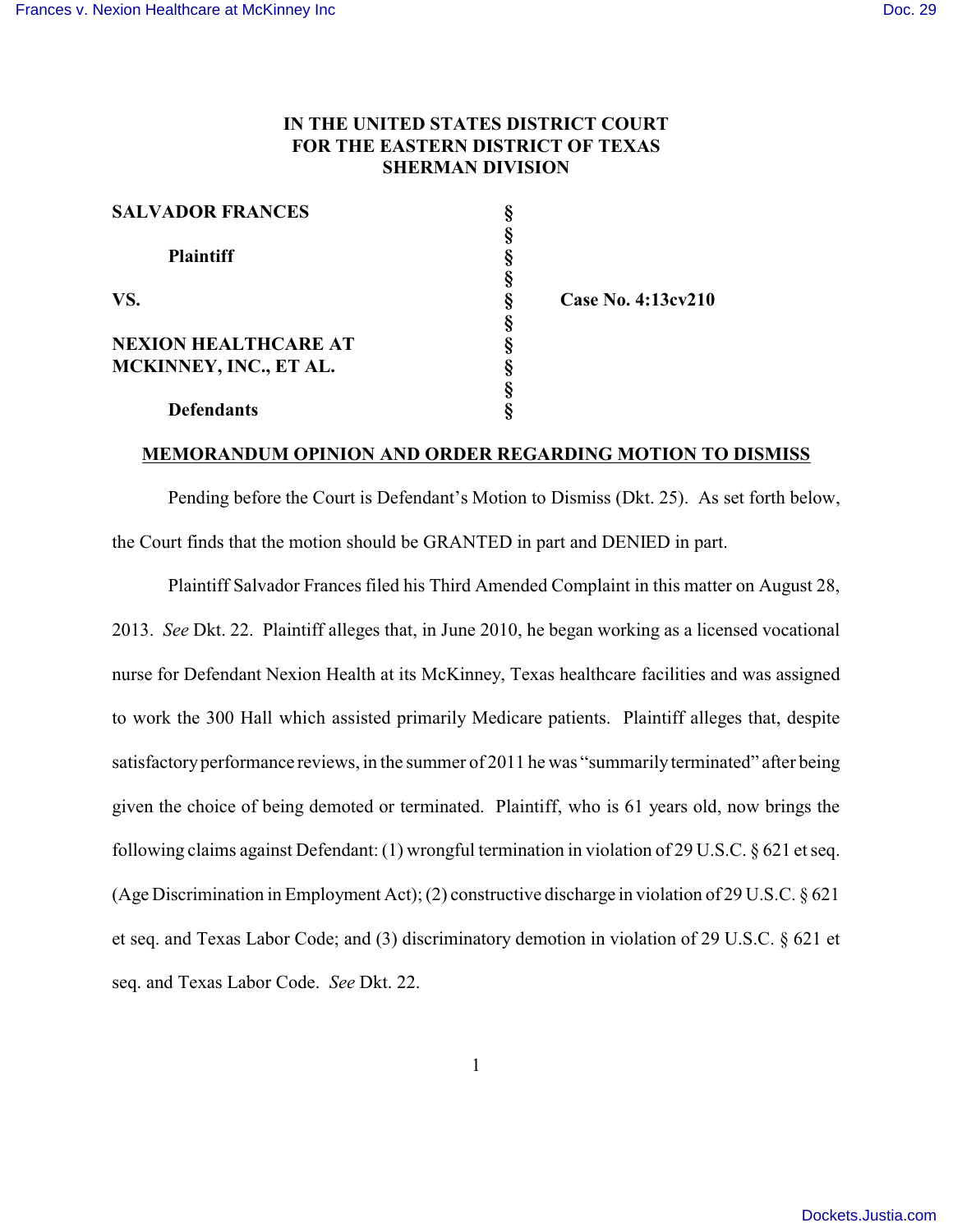Defendant seeks dismissal of Plaintiff's claims, arguing that: (1) Plaintiff cannot establish an adverse employment action required to support his ADEA claims for discriminatory discharge or demotion; (2) Plaintiff failed to exhaust his administrative remedies with respect to his constructive discharge and discriminatory demotion allegations; (3) "constructive discharge" is not a viable cause of action under Texas law; and (4) even if constructive discharge were a recognized cause of action, Plaintiff's allegations do not rise to the level of a viable claim. *See* Dkt. 25.

### **STANDARD FOR MOTION TO DISMISS**

Rule 12(b)(6) of the Federal Rules of Civil Procedure provides that a party may move for dismissal of an action for failure to state a claim upon which relief can be granted. FED. R. CIV. P. 12(b)(6). The Court must accept as true all well-pleaded facts contained in the plaintiff's complaint and view them in the light most favorable to the plaintiff. *Baker v. Putnal*, 75 F.3d 190, 196 (5th Cir. 1996). A claim will survive an attack under Rule 12(b)(6) if it "may be supported by showing any set of facts consistent with the allegations in the complaint." *Bell Atlantic Corp. v. Twombly*, 550 U.S. 544, 563, 127 S. Ct. 1955, 1969, 167 L. Ed.2d 929 (2007). In other words, a claim may not be dismissed based solely on a court's supposition that the pleader is unlikely "to find evidentiary support for his allegations or prove his claim to the satisfaction of the factfinder." *Id*. at 563 n.8.

Although detailed factual allegations are not required, a plaintiff must provide the grounds of his entitlement to relief beyond mere "labels and conclusions," and "a formulaic recitation of the elements of a cause of action will not do." *Id*. at 555. The complaint must be factually suggestive, so as to "raise a right to relief above the speculative level" and into the "realm of plausible liability."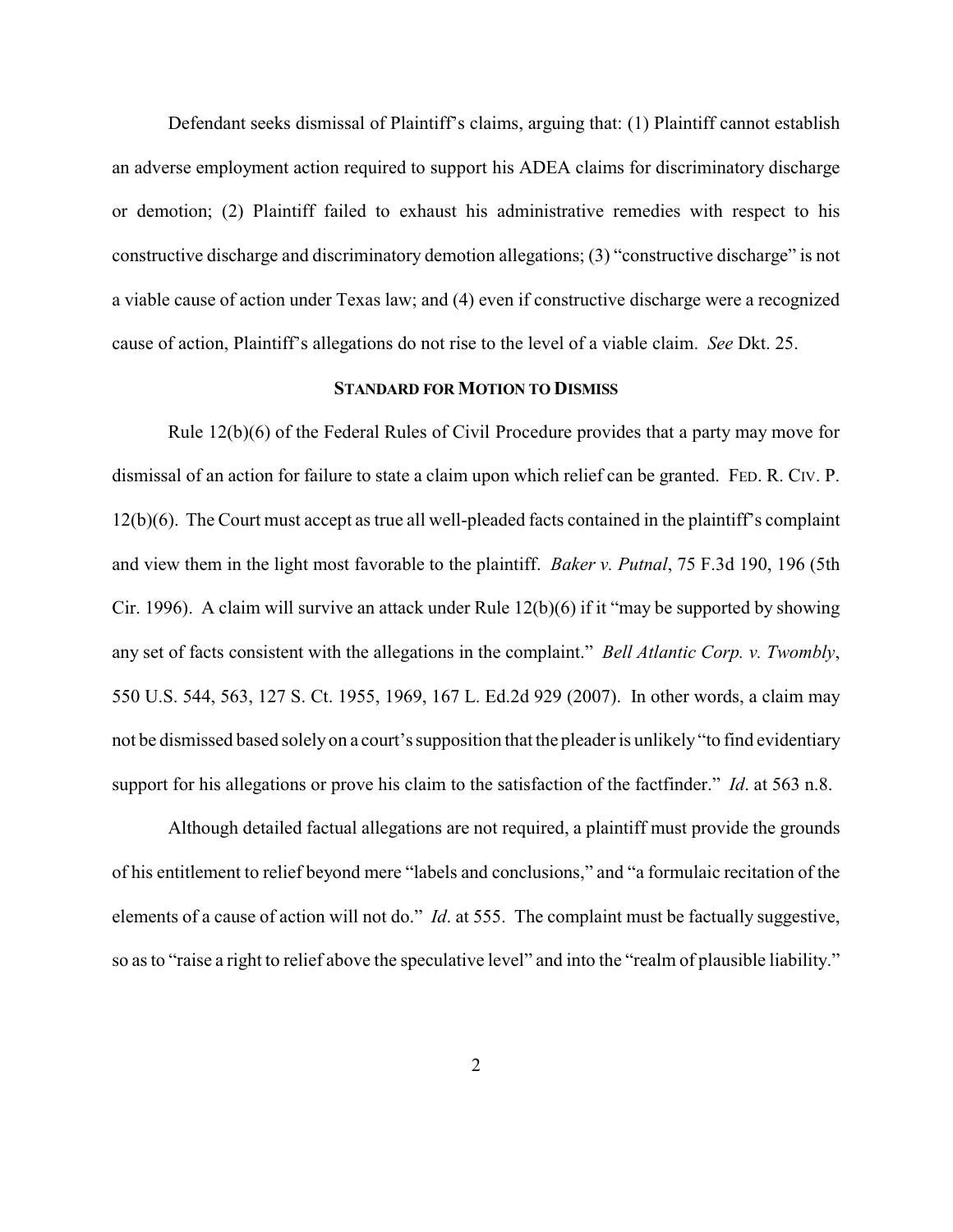*Id.* at 555, 557 n.5. "To survive a motion to dismiss, a complaint must contain sufficient factual matter, accepted as true, to 'state a claim to relief that is plausible on its face.'" *Ashcroft v. Iqbal*, 556 U.S. 662, 129 S. Ct. 1937, 1949, 173 L. Ed.2d 868 (2009) (quoting *Twombly*, 550 U.S. at 570, 127 S. Ct. 1955). For a claim to have facial plausibility, a plaintiff must plead facts that allow the court to draw the reasonable inference that the defendant is liable for the alleged misconduct. *Gonzalez v. Kay*, 577 F.3d 600, 603 (5th Cir. 2009). Therefore, "where the well-pleaded facts do not permit the court to infer more than the mere possibility of misconduct, the complaint has alleged – but it has not shown – that the pleader is entitled to relief." *Id*. (internal quotations omitted).

#### **ANALYSIS**

In response to the motion to dismiss, Plaintiff concedes that there is no claim for constructive discharge under Texas law. *See* Dkt. 26 at 6. Therefore, that claim is dismissed.

TheCourt now turns to Plaintiff's remaining claims of wrongful termination and constructive discharge in violation of the ADEA and discriminatory demotion in violation of the ADEA and Texas law.

To establish a *prima facie* case of discriminatory treatment based on age, a plaintiff must show: (1) he is within the protected class; (2) he is qualified for the position; (3) he suffered an adverse employment decision; and (4) he was replaced by someone younger or treated less favorably than similarly situated younger employees. *Leal v. McHugh*, 731 F.3d 405, 410 -411 (5th Cir.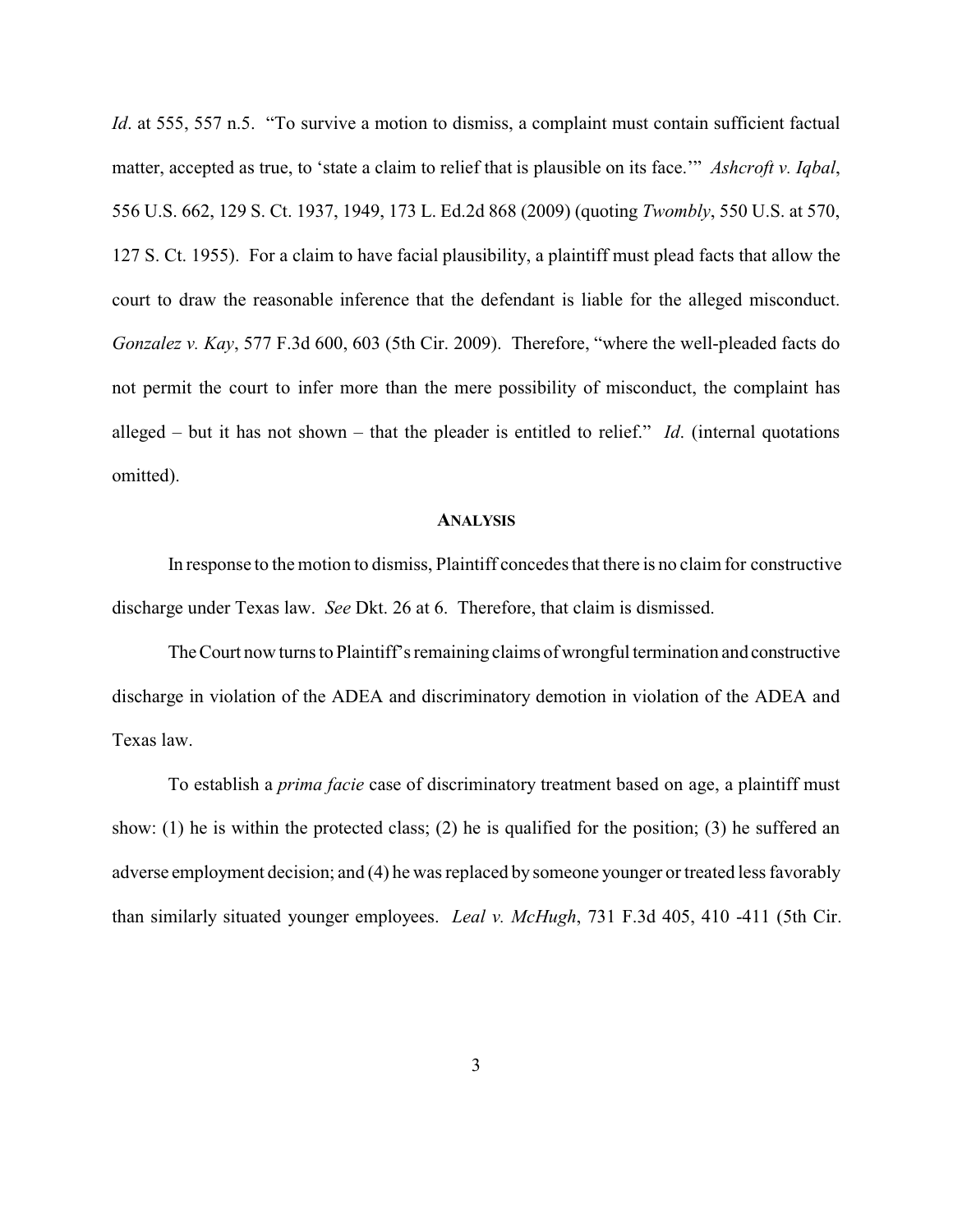2013).<sup>1</sup> Once a plaintiff establishes a *prima facie* case, the defendant must set forth a legitimate, nondiscriminatory reason for the employment action it took against the plaintiff. *Machinchick v. PB Power, Inc.,* 398 F.3d 345, 350 (5th Cir. 2005). This is a burden of production, not persuasion, on the defendant's part, and it "can involve no credibility assessment." *St. Mary's Honor Ctr. v. Hicks,* 509 U.S. 502, 509, 113 S. Ct. 2742, 125 L.Ed. 2d 407 (1993). If the defendant meets this burden, the plaintiff must establish that the employment action occurred because of intentional age discrimination. *Machinchick*, 398 F.3d at 350. "A plaintiff alleging age discrimination under the ADEA has the burden of proving that age was the 'but-for cause' of the adverse employment action, such as the discharge or failure to hire." *Leal*, 731 F.3d at 411 (*citing Gross v. FBL Fin. Servs., Inc*., 557 U.S. 167, 176, 180, 129 S. Ct. 2343 (2009) (quotation marks omitted)).<sup>2</sup> A protected class under the ADEA includes individuals who are at least forty years old. *Id.* (citing 29 U.S.C. §§ 631(a), 633a(a)).

<sup>1</sup>Similarly, to prove a *prima facie* case of discrimination based on demotion, a plaintiff must prove that he: (1) suffered a demotion; (2) he was qualified for the position he occupied; (3) he was a member of a protected class at the time of the demotion; and (4) he was replaced by a person outside of that protected class. *Caldwell v. University of Houston System*, 520 Fed. Appx. 289, 293 (5th Cir. 2013) *(*citing *Crawford v. Formosa Plastics Corp., La.,* 234 F.3d 899, 902 (5th Cir.2000)).

<sup>2</sup>Although the elements of an age discrimination claim are essentially the same under the TCHRA and state courts look to analogous federal statutes and the cases interpreting them guide the reading of the TCHRA, the Texas Supreme Court has held that, under the TCHRA, a plaintiff need only prove that age discrimination was "a motivating factor" in the termination decision. *Quantum Chem. Corp. v. Toennies*, 47 S.W.3d 473, 480 (Tex. 2001). This distinction is not relevant to the Court's analysis here, as the Court finds that an adverse action – under either the state or federal statute – has been sufficiently stated.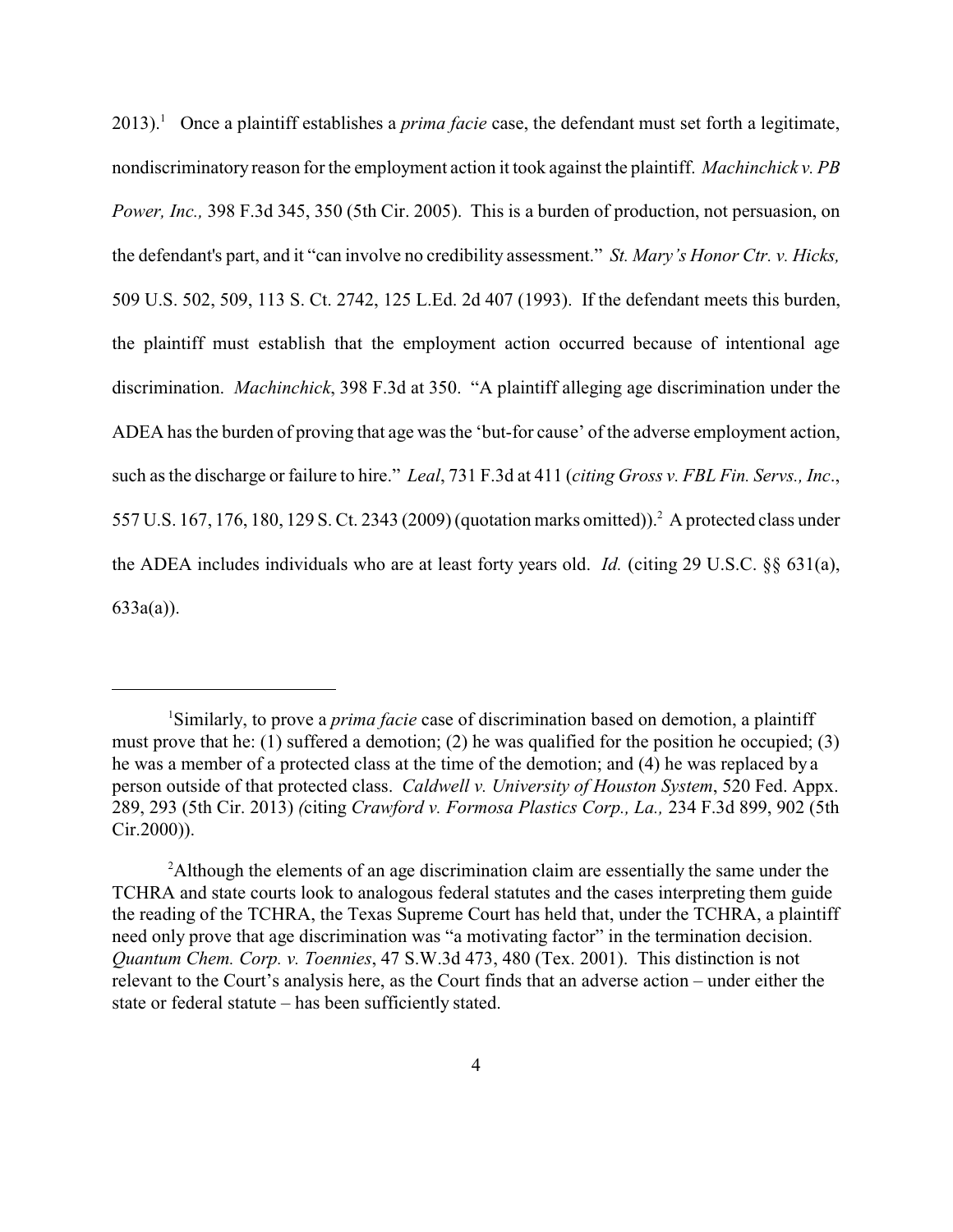Plaintiff has alleged that he was in the protected class and that he was qualified for the position. He has further alleged that he was replaced by someone younger.

Defendant argues that Plaintiff cannot establish the adverse employment action required to support his claims for discriminatory discharge or demotion. An adverse employment action is an ultimate employment decision such as hiring, granting leave, discharging, promoting, or compensating. *Pegram v. Honeywell, Inc.*, 361 F.3d 272, 282 (5th Cir. 2004). Here, Plaintiff has alleged that he is no longer employed by Defendant and thus no longer receiving the benefits of employment. He has further alleged that members of his support staff were reassigned to other areas, increasing his workload and overtime requirements. He further alleges that he was given the choice of demotion or termination and that, after never being given specifics about the new position, he was ultimately terminated by Defendant.

The Court finds that Plaintiff has sufficiently stated facts in support of an adverse action. *Serna v. City of San Antonio*, 244 F.3d 479, 483 (5th Cir. 2001) (discharges, demotions, refusals to hire, refusals to promote, and reprimands, even without cut in pay or other tangible benefits can constitute an adverse employment action). Plaintiff will be required, however, to support these claims with evidence to show that, when viewed objectively by the trier of fact, the changes in his employment would have made the job objectivelyworse and his subjective perception of the change in job duties will be insufficient. *Id.; Maestas v. Apple, Inc*., 546 Fed. Appx. 422, 426 (5th Cir. 2013) (a party's subjective belief that a job transfer is detrimental, by itself, is insufficient). Enough facts have been stated, however, to survive 12(b)(6) scrutiny.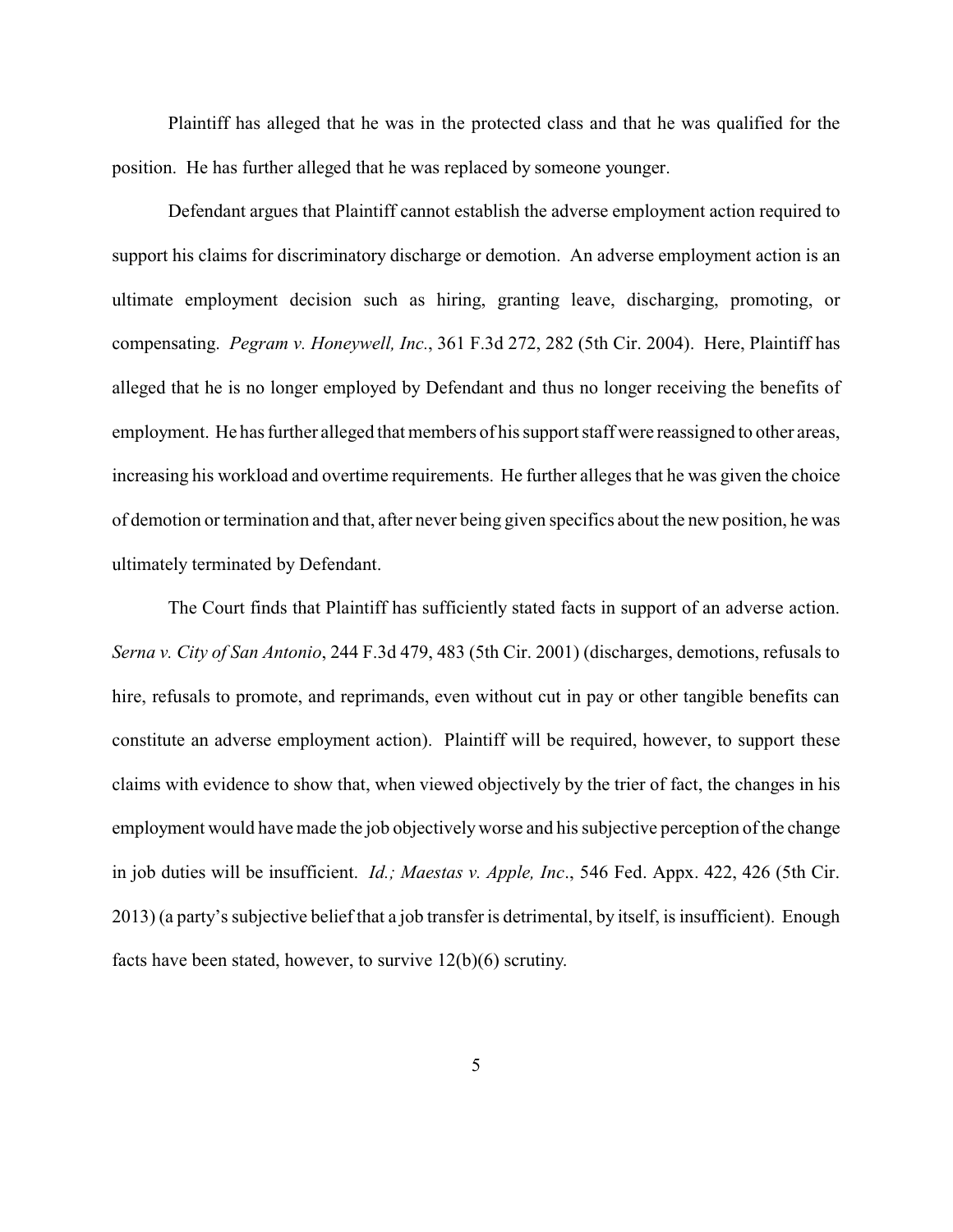The Court similarly finds that Plaintiff has sufficiently stated facts to support a claim of constructive discharge. "A constructive discharge occurs when the employer makes working conditions so intolerable that a reasonable employee would feel compelled to resign." *Hunt v. Rapides Healthcare Sys., LLC,* 277 F.3d 757, 771 (5th Cir. 2001). The determination of whether an incident is a constructive discharge is an objective, reasonable employee, test under which it is asked whether a reasonable person in the plaintiff's shoes would have felt compelled to resign. *McCoy v. City of Shreveport*, 492 F.3d 551, 557 (5th Cir. 2007). Courts consider the relevancy of the following events: "(1) demotion; (2) reduction in salary; (3) reduction in job responsibility; (4) reassignment to menial or degrading work; (5) reassignment to work under a younger supervisor; (6) badgering harassment, or humiliation by the employer calculated to encourage the employee's resignation; or (7) offers of early retirement or continued employment on terms less favorable than the employee's former status." *Dediol v. Best Chevrolet, Inc*., 655 F.3d 435, 444 (5th Cir. 2011). Enough facts are stated here to support a claim of constructive discharge; therefore, the Court will not dismiss the claim under Rule 12(b)(6). At the time of trial or summary judgment, however, Plaintiff will again be required to support his claims with evidence to show that a reasonable employee would feel compelled to resign under the situation he faced.

As to Defendant's argument that Plaintiff's handwritten statement is sufficient to show that he resigned voluntarily, the Court finds that such matter is more appropriate for summary judgment or trial and is not the sort of determination to be made as a matter of law at the motion to dismiss phase. And, although the written statement is referenced in the complaint, Plaintiff also alleges that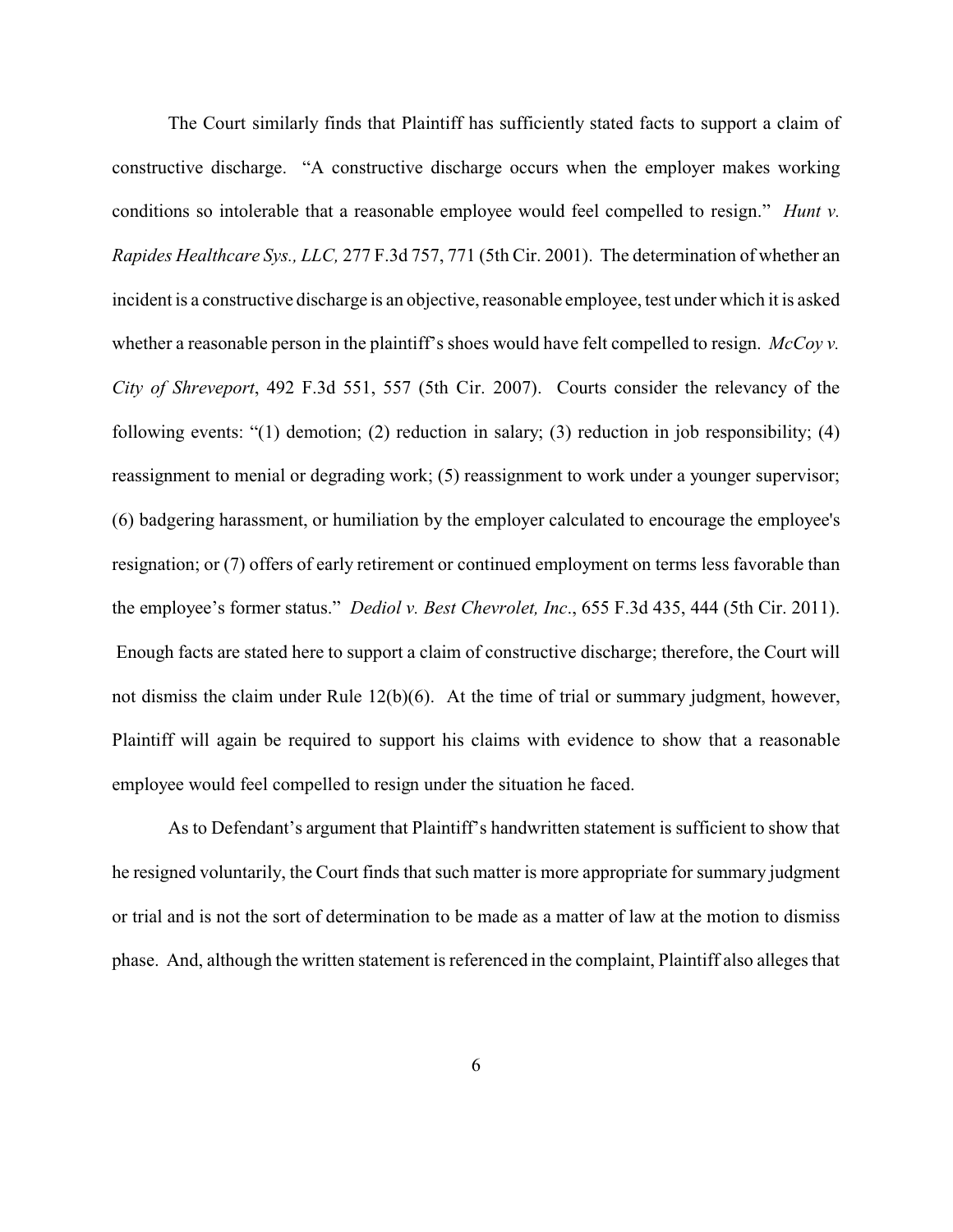while he was writing the statement "contesting his termination and explaining why he could not accept the demotion," his supervisor told him that" I know you can do a better job but right now it is too much for you. I need someone who is young and willing to stay 2 to 4 hours off the clock without pay." *See* Dkt. 22 at ¶4.17. Based on this allegation, the written statement in isolation will not be considered as grounds for dismissal.

The Court, having drawn on its judicial experience and common sense, has construed the "facts in the light most favorable to the nonmoving party, as a motion to dismiss under  $12(b)(6)$  is viewed with disfavor and is rarely granted." *Leal v. McHugh*, 731 F.3d 405, 410 (5th Cir. 2013) (reversing and remanding district court's 12(b)(6) dismissal of ADEA claims and finding that allegations that (1) plaintiffs were within the protected class under the ADEA, were qualified for two newly-created positions, and were not selected for the positions; (2) that a "substantially younger" employee was selected for one of the positions and a supervisor said that the department needed "new blood"; and that (3) plaintiffs were "clearly better qualified" than their replacement, even if bare, sufficiently stated a plausible claim for age discrimination to survive a motion to dismiss). The Court finds that Plaintiff has stated facts that raise a right to relief above the speculative level as to his claims of wrongful termination and constructive discharge under the ADEA and discriminatory demotion under the ADEA and TCHRA. *See e.g. Flores v. Select Energy Servs., L.L.C.*, 486 Fed. App'x 429, 432-433 (5th Cir. 2012) ("we conclude that Flores's factual allegations of (1) being fired immediately after his accident, in contrast with similarly situated younger employees not being fired after being involved in such accidents, and (2) Select's transmitting an improper job reference, are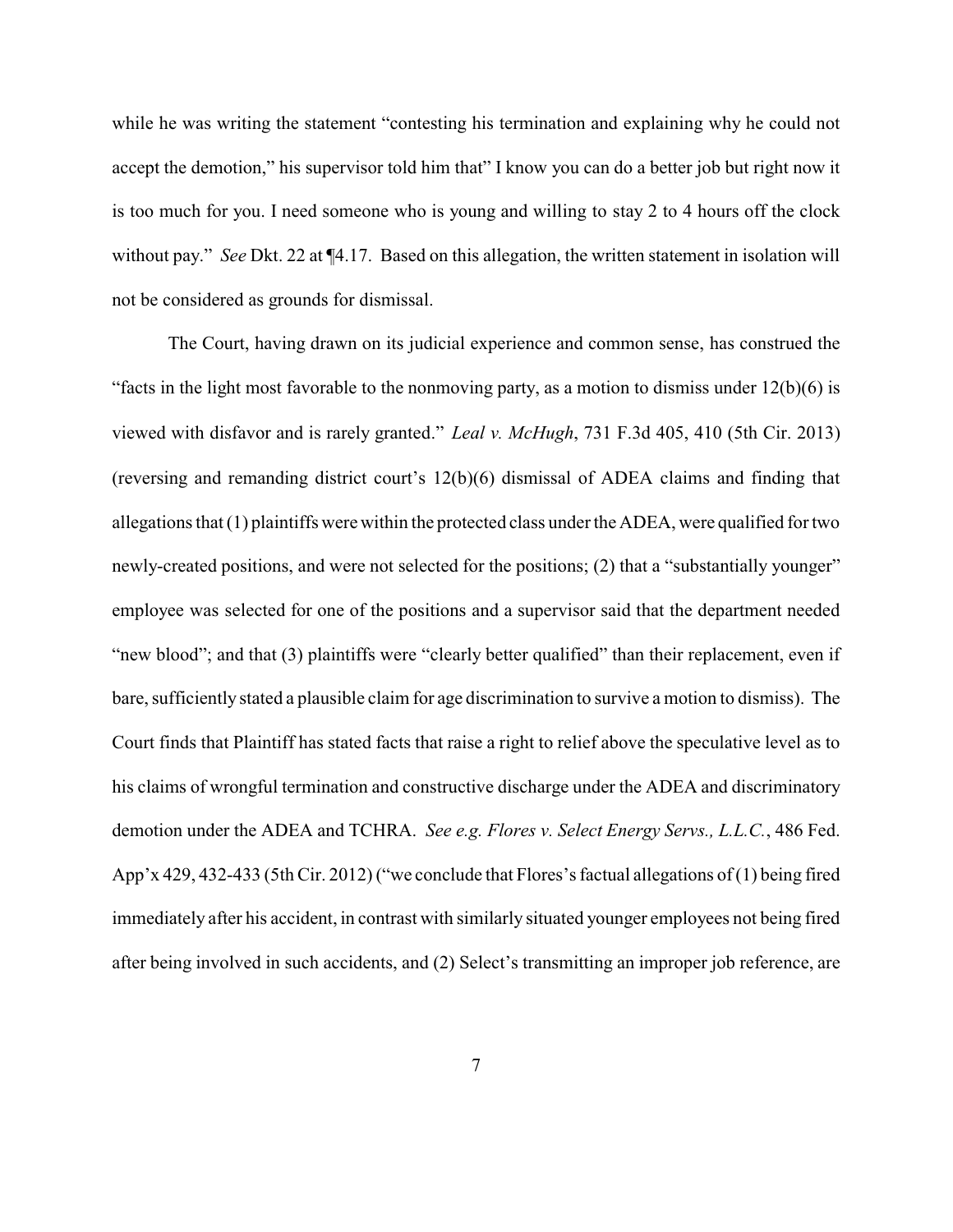sufficiently plausible to support a claim of age discrimination at the Rule 12(b)(6) stage of this case.").

Finally, the Court addresses Defendant's argument that Plaintiff failed to exhaust his administrative remedies with respect to his constructive discharge and discriminatory demotion allegations. "A plaintiff allegingworkplace discrimination must exhaust his administrative remedies before he may sue under the ADEA, Title VII, or the TCHRA." *Castro v. Texas Dept. of Criminal Justice,* 541 Fed. App'x 374, 379 (5th Cir. 2013); *see also Taylor v. Books A Million, Inc.*, 296 F.3d 376, 378-79 (5th Cir. 2002) ("Employment discrimination plaintiffs must exhaust administrative remedies before pursuing claims in federal court. Exhaustion occurs when the plaintiff files a timely charge with the EEOC and receives a statutory notice of right to sue."). "This requirement serves the dual purposes of affording the EEOC and the employer an opportunity to settle the dispute through conciliation, and giving the employer some warning as to the conduct about which the employee is aggrieved." *Hayes v. MBNA Tech., Inc.*, 2004 WL 1283965, at \*3 (N.D. Tex. June 9, 2004) (citing *Alexander v. Gardner-Denver Co.*, 415 U.S. 36, 44, 94 S. Ct. 1011, 39 L. Ed.2d 147 (1974) and *Sanchez v. Standard Brands, Inc.*, 431 F.2d 455, 466 (5th Cir. 1970)).

The Fifth Circuit has explained the purpose of the exhaustion of remedies requirement as follows:

Courts should not condone lawsuits that exceed the scope of EEOC exhaustion, because doing so would thwart the administrative process and peremptorily substitute litigation for conciliation. Nevertheless, competing policies underlie judicial interpretation of the exhaustion requirement. *See id.* at 788–89. On one hand, the scope of an EEOC charge should be liberally construed for litigation purposes because Title VII "was designed to protect the many who are unlettered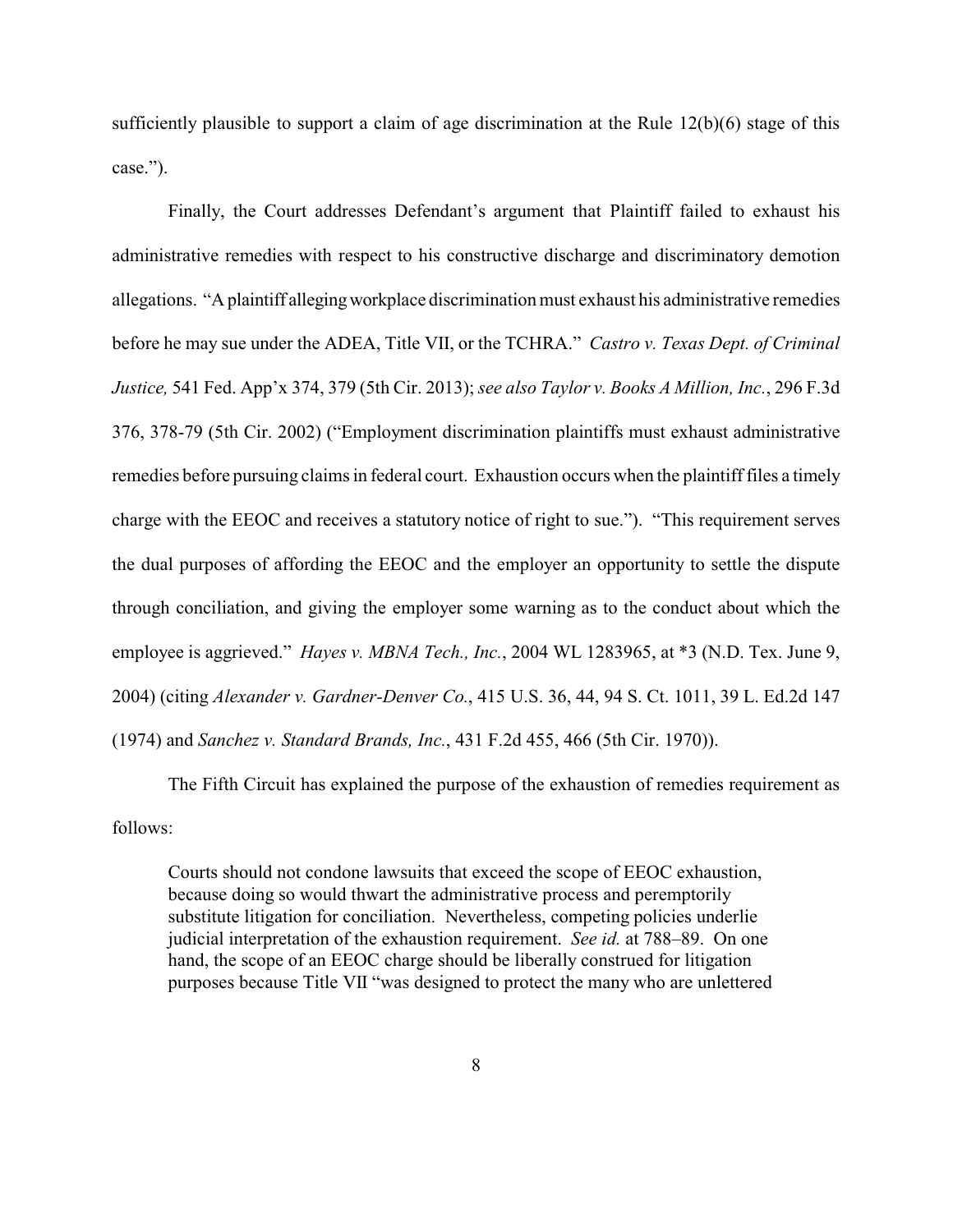and unschooled in the nuances of literary draftsmanship." *Sanchez v. Standard Brands, Inc.,* 431 F.2d 455, 465 (5th Cir. 1970). On the other hand, the "primary purpose of Title VII is to trigger the investigatory and conciliatory procedures of the EEOC, in [an] attempt to achieve non-judicial resolution of employment discrimination claims." *Pacheco,* 448 F.3d at 788–89. To reconcile these policies, this court construes an EEOC complaint broadly but in terms of the administrative EEOC investigation that "can reasonably be expected to grow out of the charge of discrimination." *Sanchez,* 431 F.2d at 466. We use a "factintensive analysis" of the administrative charge that looks beyond the four corners of the document to its substance. *Id.* In sum, a Title VII lawsuit may include allegations "like or related to allegation[s] contained in the [EEOC] charge and growing out of such allegations during the pendency of the case before the Commission." *Id.*

*McClain v. Lufkin Indus., Inc.*, 519 F.3d 264, 273 (5th Cir. 2008)

Looking at the EEOC charge here, the Court finds that the investigatory and conciliatory procedures as to Plaintiff's claims of constructive discharge and demotion were sufficiently triggered. *See Pacheco v. Mineta*, 448 F.3d 783, 789 (5th Cir. 2006) ("We engage in fact-intensive analysis of the statement given by the plaintiff in the administrative charge, and look slightly beyond its four corners, to its substance rather than its label."). Defendant argues that the EEOC charge states that Plaintiff was "summarily terminated" and contains no reference to a constructive discharge or demotion claim. The Court notes, however, that immediately after the sentence referencing his summary discharge, Plaintiff's EEOC charge states that "[h]e was advised he could either be demoted or be terminated immediately" and that "Mr. Frances sought to continue his fulltime employment with Nexion, and was provided no reason whatsoever for his demotion." Dkt. 25-

3 at 2. Plaintiff's EEOC filing further alleges the following:

When Mr. Frances was writing out a statement to contest his termination, Ms. Kisler advised Mr. Frances that, "I know you can do a better job but right now it is